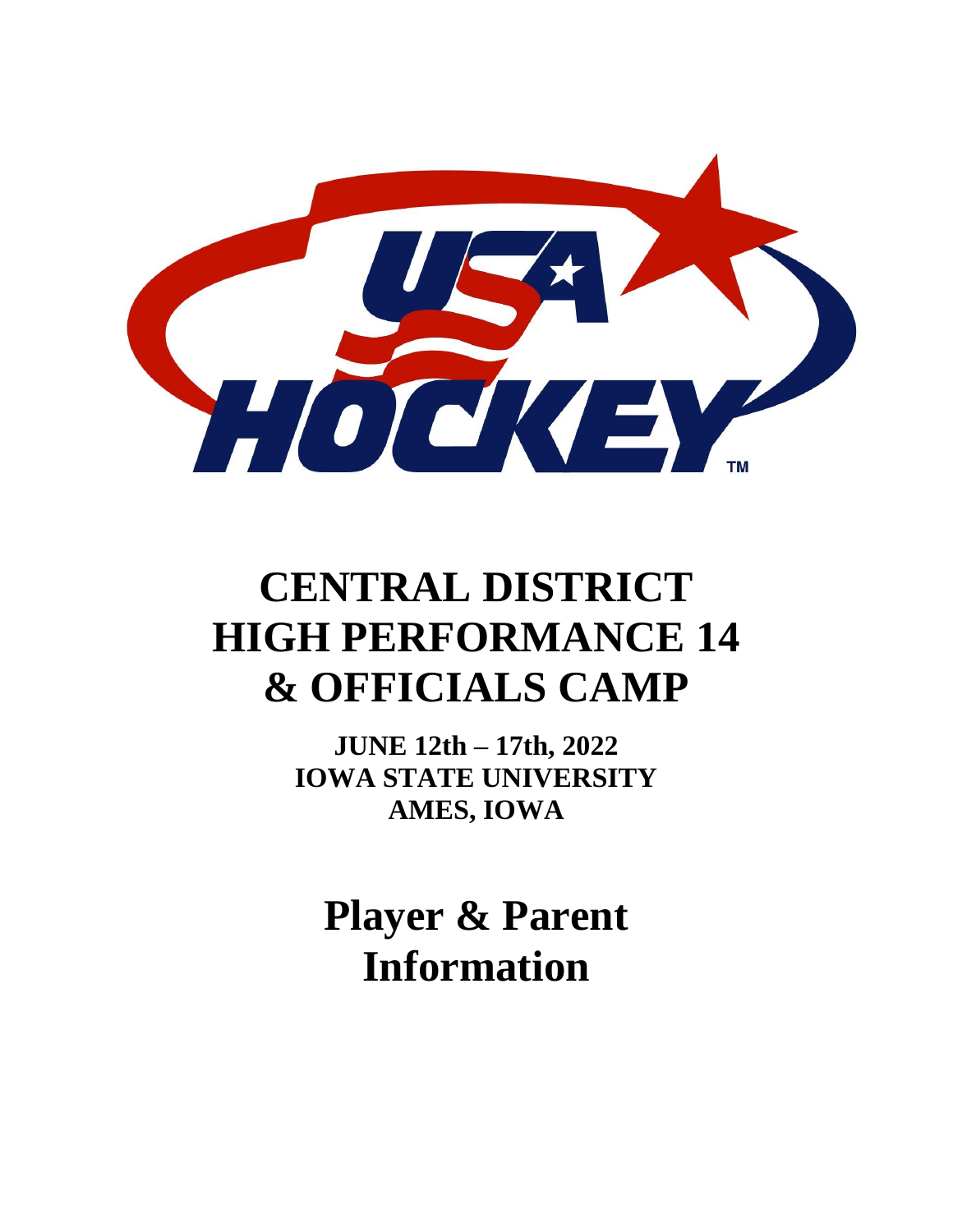# **Contents**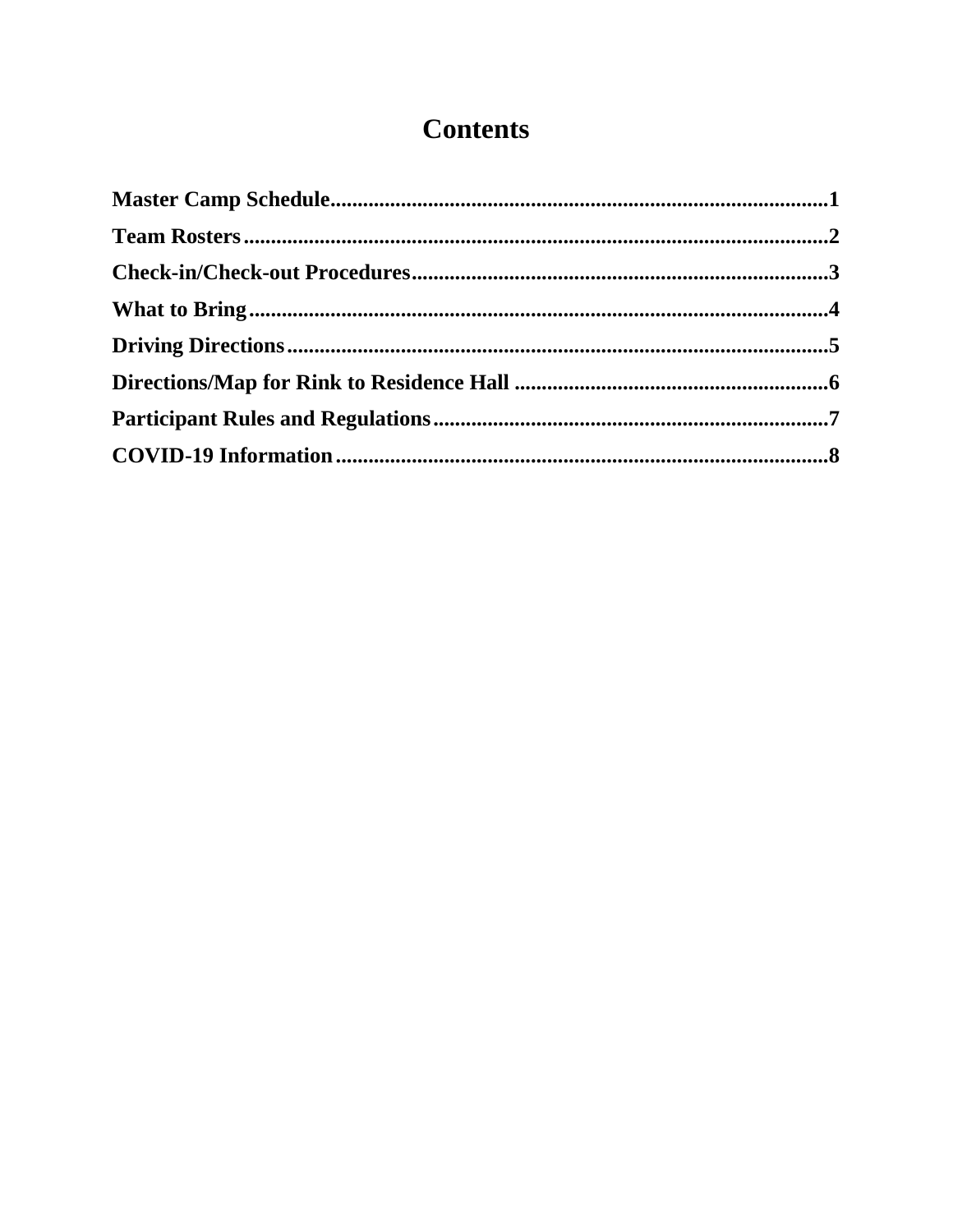# **Master Camp Schedule**

<span id="page-2-0"></span>

|                                | Sunday                                    |                   | <b>Monday</b>      |             |              |                   | <b>Tuesday</b>      |            |              |                    | Wednesday         |                  |              |                    | <b>Thursday</b>  |       |             |                    | <b>Friday - Championship Day</b><br><b>Connor Murdoch Cup</b> |           |                             |
|--------------------------------|-------------------------------------------|-------------------|--------------------|-------------|--------------|-------------------|---------------------|------------|--------------|--------------------|-------------------|------------------|--------------|--------------------|------------------|-------|-------------|--------------------|---------------------------------------------------------------|-----------|-----------------------------|
|                                |                                           | Wake Up           | 6:30am             | Red         | White        | Wake Up           | 6:30am              | White      | Green        | 6:30am             | Wake Up           |                  | Gold Black   | 6:30am             | Wake Up          |       | White Black | 6:30am             |                                                               |           | Wake Up 3rd Place 4th Place |
| $2:00 -$<br>4:00 <sub>pm</sub> | Player Check-in @<br>Arena & Dorms        | Wake Up           | 6:45am             | <b>Blue</b> | Gold         | Wake Up           | 6:30am              | Blue       | Black        | 6:30am             | Wake Up           | Red              | Green        | 6:30am             | Wake Up          | Red   | Blue        | 6:30am             |                                                               |           | Wake Up 1st Place 2nd Place |
|                                |                                           | Wake Up           | 7:00am             | Green       | Black        | Wake Up           | 6:45am              | Red        | Gold         | 6:45am             | Wake Up           | White            | <b>Blue</b>  | 6:45am             | Wake Up          | Gold  | Green       | 6:45am             | Wake Up                                                       | 4th Place | 5th Place                   |
|                                |                                           | <b>Breakfast</b>  | 7:00am             | Red         | White        | <b>Breakfast</b>  | 7:00am              | White      | Green        | 7:00am             | <b>Breakfast</b>  |                  | Gold Black   | 7:00am             | <b>Breakfast</b> |       | White Black | 7:15am             | Breakfast                                                     | 3rd Place | 4th Place                   |
| $4:00 -$<br>4:45pm             | Parent & Player<br><b>Opening Meeting</b> | <b>Breakfast</b>  | 7:15am             | Blue        | Gold         | <b>Breakfast</b>  | 7:00am              | Blue       | Black        | 7:00am             | <b>Breakfast</b>  |                  | Red Green    | 7:00am             | <b>Breakfast</b> | Red   | <b>Blue</b> | 7:15am             | <b>Breakfast</b>                                              | 1st Place | 2nd Place                   |
|                                |                                           | <b>Breakfast</b>  | 7:30am             | Green       | Black        | <b>Breakfast</b>  | 7:30am              | Red        | Gold         | 7:30am             | <b>Breakfast</b>  | White            | <b>Blue</b>  | 7:30am             | <b>Breakfast</b> | Gold  | Green       | 7:45am             | <b>Breakfast</b>                                              | 4th Place | 5th Place                   |
| $5:30 -$                       |                                           | <b>Bus</b>        | 7:30am             | Red         | White        | <b>Bus</b>        | 7:30am              | White      | Green        | 7:30am             | Bus               |                  | Gold Black   | 7:30am             | <b>Bus</b>       |       | White Black | 8:00am             | <b>Bus</b>                                                    | 3rd Place | 4th Place                   |
| $6:15$ pm                      | Dinner                                    | Bus               | 7:55am             | <b>Blue</b> | Gold         | Bus               | 7:55am              | Blue       | Black        | 7:55am             | Bus               | Red              | Green        | 7:55am             | <b>Bus</b>       | Red   | <b>Blue</b> | 8:20am             | <b>Bus</b>                                                    |           | 1st Place 2nd Place         |
|                                |                                           | <b>Bus</b>        | 8:20am             | Green       | Black        | <b>Bus</b>        | 8:20am              | <b>Red</b> | Gold         | 8:20am             | Bus               | White            | <b>Blue</b>  | 8:20am             | <b>Bus</b>       | Gold  | Green       | 8:40am             | <b>Bus</b>                                                    |           | 4th Place 5th Place         |
| $6:30 -$                       |                                           | Practice          | 8:15-9:30am        | Red         | White        | Practice          | 8:15-9:30am         | White      | Greer        | 8:15-9:30am        | Practice          | Gold             | Black        | 8:15-9:30am        | Practice         |       | White Black | 8:55-10:10am       | Game                                                          | 3rd Place | 4th Place                   |
| 8:00 <sub>pm</sub>             | Activity                                  | Practice          | 9:40-10:55am       | <b>Blue</b> | Gold         | Practice          | 9:40-10:55am        | Blue       | <b>Black</b> | 9:40-10:55am       | Practice          | <b>Red</b>       | Green        | 9:40-10:55am       | Practice         | Red   | <b>Blue</b> | 10:20-11:35am      | Game                                                          | 1st Place | 2nd Place                   |
|                                |                                           | Practice          | 11:05-12:20am      | Green       | Black        | Practice          | 11:05-12:20am       | <b>Red</b> | Gold         | 11:05-12:20am      | Practice          | White            | <b>Blue</b>  | 11:05-12:20am      | Practice         | Gold  | Green       | 11:45-1:00pm       | Game                                                          | 4th Place | 5th Place                   |
|                                |                                           | S&C               | 8:15-9:15am        | <b>Blue</b> | Gold         | S&C               | 8:15-9:15am         | Blue       | <b>Black</b> | 8:15-9:15am        | S&C               |                  | Red Green    | 8:15-9:15am        | S&C              | Red   | Blue        | 11:00              | Lunch                                                         | 3rd Place | 4th Place                   |
| 8:30pm                         | Meeting @ Dorms                           | S&C               | 9:30-10:30am       | Green       | <b>Black</b> | S&C               | 9:30-10:30am        | Red        | Gold         | 9:30-10:30am       | S&C               | White            | <b>Blue</b>  | 9:30-10:30am       | S&C              | Gold  | Green       | 11:40am            | Lunch                                                         | 1st Place | 2nd Place                   |
|                                |                                           | S&C               | 10:30-11:30am      | Red         | White        | S&C               | 10:30-11:30am       | White      | Green        | 10:30-11:30am      | S&C               |                  | Gold Black   | 10:30-11:30am      | S&C              | White | Black       | 1:00 <sub>pm</sub> | Lunch                                                         |           | 4th Place 5th Place         |
|                                |                                           | Lunch             | 11:30-12:00pm      | <b>Red</b>  | White        | Lunch             | 11:30-12:00pm       | White      | Green        | 11:30-12:00pm      | Lunch             |                  | Gold Black   | 11:30-12:00pm      | Lunch            |       | White Black |                    |                                                               |           |                             |
| 10:30pm                        | Lights Out                                | Lunch             | 11:30-12:00pm      | <b>Blue</b> | Gold         | Lunch             | 11:30-12:00pm       | Blue       | Black        | 11:30-12:00pm      | Lunch             | <b>Red</b>       | Green        | 11:30-12:00pm      | Lunch            | Red   | Blue        |                    |                                                               |           |                             |
|                                |                                           | Lunch             | 1:00-1:30pm        | Green       | <b>Black</b> | Lunch             | $1:00-1:30$ pm      | Red        | Gold         | $1:00-1:30$ pm     | Lunch             | White            | <b>B</b> lue | $1:00-1:30$ pm     | Lunch            | Gold  | Green       |                    |                                                               |           |                             |
|                                |                                           | Lecture           | 12:30-1:30pm       | <b>Blue</b> | Gold         | Lecture           | 12:30-1:30pm        | Blue       | <b>Black</b> | 12:30-1:30pm       | Lecture           | Red              | Green        | 12:30-1:30pm       | Lecture          | Red   | <b>Blue</b> |                    |                                                               |           |                             |
|                                |                                           | Lecture           | $2:00-3:00$ pm     | Green       | Black        | Lecture           | 2:00-3:00pm         | <b>Red</b> | Gold         | 2:00-3:00pm        | Lecture           | White            | <b>Blue</b>  | $2:00-3:00$ pm     | Lecture          | Gold  | Green       |                    |                                                               |           |                             |
|                                |                                           | Lecture           | $3:00-4:00$ pm     | <b>Red</b>  | White        | Lecture           | 3:00-4:00pm         | White      | Green        | 3:00-4:00pm        | Lecture           |                  | Gold Black   | $3:00-4:00$ pm     | Lecture          |       | White Black |                    |                                                               |           |                             |
|                                |                                           | Game              | 12:30-1:45pm       | Red         | White        | Game              | 12:30-1:45pm        | White      | Green        | 12:30-1:45pm       | Game              |                  | Gold Black   | 12:30-1:45pm       | Game             |       | White Black |                    |                                                               |           |                             |
|                                |                                           | Game              | 1:55-3:10pm        | <b>Blue</b> | Gold         | Game              | 1:55-3:10pm         | Blue       | <b>Black</b> | $1:55-3:10$ pm     | Game              | <b>Red</b>       | Green        | 1:55-3:10pm        | Game             | Red   | <b>Blue</b> |                    |                                                               |           |                             |
|                                |                                           | Game              | 3:20-4:35pm        | Green       | Black        | Game              | 3:20-4:35pm         | Red        | Gold         | 3:20-4:35pm        | Game              | White            | <b>Blue</b>  | 3:20-4:35pm        | Game             | Gold  | Green       |                    |                                                               |           |                             |
|                                |                                           | <b>Bus</b>        | 4:30 <sub>pm</sub> | Red         | White        | <b>Bus</b>        | 4:30 <sub>pm</sub>  | White      | Greer        | 4:30 <sub>pm</sub> | Bus               | Gold             | Black        | 4:30 <sub>pm</sub> | <b>Bus</b>       |       | White Black |                    |                                                               |           |                             |
|                                |                                           | <b>Bus</b>        | 4:45pm             | Blue        | Gold         | Bus               | 4:45pm              | Blue       | Black        | 4:45pm             | Bus               | Red <sub>1</sub> | Green        | 4:45pm             | <b>Bus</b>       | Red   | <b>Blue</b> |                    |                                                               |           |                             |
|                                |                                           | <b>Bus</b>        | 5:00pm             | Green       | Black        | Bus               | 5:00pm              | <b>Red</b> | Gold         | $5:00$ pm          | Bus               | White            | <b>Blue</b>  | $5:00$ pm          | <b>Bus</b>       | Gold  | Green       |                    |                                                               |           |                             |
|                                |                                           | Dinner            | 5:00 <sub>pm</sub> | Red         | White        | Dinner            | 5:00 <sub>pm</sub>  | White      | Green        | 5:00 <sub>pm</sub> | Dinner            |                  | Gold Black   | $5:00 \text{pm}$   | Dinner           |       | White Black |                    |                                                               |           |                             |
|                                |                                           | Dinner            | 5:00pm             | <b>Blue</b> | Gold         | Dinner            | 5:00pm              | Blue       | Black        | 5:00pm             | Dinner            | Red <sub>1</sub> | Green        | 5:00pm             | Dinner           | Red   | <b>Blue</b> |                    |                                                               |           |                             |
|                                |                                           | Dinner            | 5:30pm             | Green       | Black        | Dinner            | 5:30pm              | Red        | Gold         | 5:30pm             | Dinner            | White            | <b>Blue</b>  | 5:30pm             | Dinner           |       | Gold Green  |                    |                                                               |           |                             |
|                                |                                           | Activity          | 7:00-8:30pm        |             | All Teams    | Activity          | 7:00-8:30pm         |            | All Teams    | 7:00-8:30pm        | Activity          |                  | All Teams    | 7:00-8:30pm        | Activity         |       | All Teams   |                    |                                                               |           |                             |
|                                |                                           | Free Time         | 9:00-10:00pm       |             | All Teams    | Free Time         | $9:00-10:00$ pm     |            | All Teams    | $9:00-10:00$ pm    | Free Time         |                  | All Teams    | $9:00-10:00$ pm    | Free Time        |       | All Teams   |                    |                                                               |           |                             |
|                                |                                           | <b>Lights Out</b> | 10:30pm            |             | All Teams    | <b>Lights Out</b> | 10:30 <sub>pm</sub> |            | All Teams    | 10:30pm            | <b>Lights Out</b> |                  | All Teams    | 10:30pm            | Lights Out       |       | All Teams   |                    |                                                               |           |                             |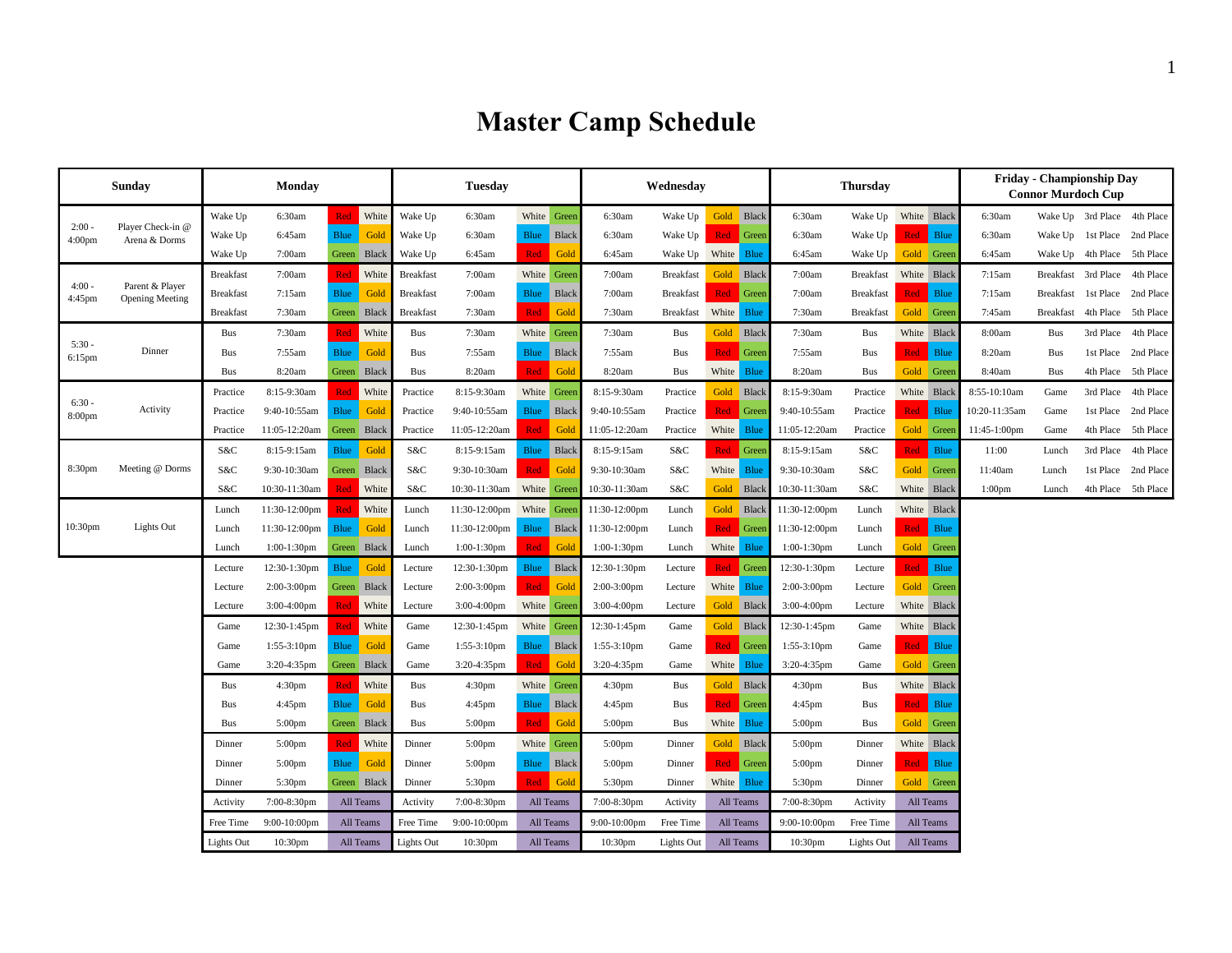|                |            | <b>Team Red</b> |             |              |
|----------------|------------|-----------------|-------------|--------------|
| #              | <b>POS</b> |                 | <b>Name</b> | <b>State</b> |
| 30             | G          | Nathan          | Arnold      | MO           |
| 35             | G          | Jake            | Windbiel    | Π.           |
|                |            |                 |             |              |
| 2              | D          | Brady           | Cunningham  | IL           |
| 3              | D          | Maximillian     | Duric       | <b>MW</b>    |
| $\overline{4}$ | D          | Robert          | Greer       | П.           |
| 5              | D          | Cael            | Krall       | <b>MW</b>    |
| 6              | D          | Jackson         | Marthaier   | WI           |
| 7              | D          | Leyton          | Usry        | MO           |
|                |            |                 |             |              |
| 10             | F          | Carson          | Andrew      | MO           |
| 11             | F          | Mack            | Diggins     | WI           |
| 12             | F          | Ashton          | Drozd       | $\Pi$ .      |
| 13             | F          | <b>Isaac</b>    | Flory       | <b>MW</b>    |
| 14             | F          | Cody            | Powels      | IL           |
| 15             | F          | James           | Sherven     | WI           |
| 16             | F          | Blake           | Sidell      | Π.           |
| 17             | F          | Easton          | Walos       | WI           |
| 18             | F          | Logan           | Walsh       | MW           |
|                |            |                 |             |              |

|    |            |                | <b>Team Gold</b> |              |
|----|------------|----------------|------------------|--------------|
| #  | <b>POS</b> |                | <b>Name</b>      | <b>State</b> |
| 30 | G          | Peter          | Chlebowski       | IL           |
| 35 | G          | Julian         | Scalcucci        | WI           |
|    |            |                |                  |              |
| 2  | D          | Gabriel        | Elliott          | <b>MW</b>    |
| 3  | D          | Tanner         | George           | MO           |
| 4  | D          | Joseph         | Krausfeldt       | $\Pi$ .      |
| 5  | D          | Kade           | Meyer            | WI           |
| 6  | D          | Louis          | Vittorio         | Π.           |
| 7  | D          | Cooper         | Zinda            | WI           |
|    |            |                |                  |              |
| 10 | F          | Jake           | Cimorelli        | MW           |
| 11 | F          | James          | Coniglio         | MW           |
| 12 | F          | <b>Brendan</b> | Finley           | $\Pi$ .      |
| 13 | F          | Ashton         | Flores           | Π.           |
| 14 | F          | Shaeffer       | Gordon Carroll   | IL           |
| 15 | F          | Tucker         | Huster           | <b>MO</b>    |
| 16 | F          | Jack           | Kirkevold        | WI           |
| 17 | F          | Landon         | Korhonen         | WI           |
| 18 | F          | Cameron        | Wilson           | МO           |
|    |            |                |                  |              |

| <b>Team Red</b> |              |              |             |              |  |
|-----------------|--------------|--------------|-------------|--------------|--|
| #               | <b>POS</b>   |              | <b>Name</b> | <b>State</b> |  |
| 30              | G            | Nathan       | Arnold      | MO           |  |
| 35              | G            | Jake         | Windbiel    | IL           |  |
| $\overline{2}$  | D            | <b>Brady</b> | Cunningham  | IL           |  |
| 3               | D            | Maximillian  | Duric       | MW           |  |
| 4               | D            | Robert       | Greer       | IL           |  |
| 5               | D            | Cael         | Krall       | <b>MW</b>    |  |
| 6               | D            | Jackson      | Marthaier   | WI           |  |
| 7               | D            | Leyton       | Usry        | MO           |  |
| 10              | F            | Carson       | Andrew      | MO           |  |
| 11              | F            | Mack         | Diggins     | WI           |  |
| 12              | F            | Ashton       | Drozd       | IL           |  |
| 13              | $\mathbf{F}$ | Isaac        | Flory       | <b>MW</b>    |  |
| 14              |              | Cody         | Powels      | IL           |  |
| 15              | F            | James        | Sherven     | WI           |  |
| 16              | F            | Blake        | Sidell      | IL           |  |
| 17              | F            | Easton       | Walos       | WI           |  |
| 18              | F            | Logan        | Walsh       | <b>MW</b>    |  |

<span id="page-3-0"></span>

|    |            |                | <b>Team Gold</b> |              |                |             |         | <b>Team Green</b> |              |              |            |          | <b>Team Black</b> |               |
|----|------------|----------------|------------------|--------------|----------------|-------------|---------|-------------------|--------------|--------------|------------|----------|-------------------|---------------|
| #  | <b>POS</b> |                | Name             | <b>State</b> | #              | <b>POS</b>  |         | <b>Name</b>       | <b>State</b> | #            | <b>POS</b> |          | <b>Name</b>       | <b>State</b>  |
| 30 | G          | Peter          | Chlebowski       | IL           | 30             | G           | Donovan | Dunlay            | $\mathbf{L}$ | 30           | G          | Tyler    | Hayden            | <b>MW</b>     |
| 35 | G          | Julian         | Scalcucci        | WI           | 35             | G           | Joseph  | Thiel             | WI           | 35           | G          | Thomas   | Radomski          | WI            |
| 2  | D          | Gabriel        | Elliott          | <b>MW</b>    | $\overline{2}$ | D           | Jack    | Barthen           | WI           | 2            | D          | Abtaham  | Barnett           | $\mathbbm{L}$ |
| 3  | D          | Tanner         | George           | MO           | 3              | D           | Milo    | Boyle             | WI           | 3            | D          | Luke     | <b>Broadhead</b>  | <b>MO</b>     |
| 4  | D          | Joseph         | Krausfeldt       | IL           |                | D           | Cooper  | Campbell          | MO           |              | D          | Ryan     | Hecker            | $\rm I\!L$    |
| 5  | D          | Kade           | Meyer            | WI           | 5              | D           | Henry   | Kittner           | MO           | 5            | D          | Grady    | Miller            | WI            |
| 6  | D          | Louis          | Vittorio         | IL           | 6              | D           | Noah    | Krueger           | <b>MW</b>    | 6            | D          | Owen     | Osentowski        | <b>MW</b>     |
| 7  | D          | Cooper         | Zinda            | WI           |                | D           | Zach    | Lampros           | IL           | $\mathbf{r}$ | D          | Logan    | Ostricki          | WI            |
| 10 | F          | Jake           | Cimorelli        | <b>MW</b>    | 10             | F           | Cadan   | Dabrowski         | $\mathbf{L}$ | 10           | F          | Maddix   | Buchanan          | $\rm I\!L$    |
| 11 | F          | James          | Coniglio         | <b>MW</b>    | 11             | $_{\rm F}$  | Cole    | Eckland           | <b>MW</b>    | 11           | F          | Cooper   | DePuydt           | WI            |
| 12 | F          | <b>Brendan</b> | Finley           | IL           | 12             | $_{\rm F}$  | Willy   | Fischer           | WI           | 12           | F          | Aurelio  | Garcia            | $\rm I\!L$    |
| 13 | F          | Ashton         | Flores           | IL           | 13             | $\mathbf F$ | Jenson  | Hill              | <b>MW</b>    | 13           | F          | Keegan   | Gregory           | $\mathbbm{L}$ |
| 14 | F          | Shaeffer       | Gordon Carroll   | IL           | 14             | F           | Owen    | Koch              | WI           | 14           | F          | Keaton   | Johnson           | MO            |
| 15 | F          | Tucker         | Huster           | MO           | 15             | $\mathbf F$ | Andrew  | Mohesky           | MO           | 15           | F          | Anderson | Schiesl           | <b>MW</b>     |
| 16 | F          | Jack           | Kirkevold        | WI           | 16             | $\mathbf F$ | Mark    | Sutton            | WI           | 16           | F          | Jackson  | Stocker           | MO            |
| 17 | F          | Landon         | Korhonen         | WI           | 17             | F           | Anthony | Thomas-Maroon     | MO           | 17           | $_{\rm F}$ | Sam      | Tudor             | <b>MO</b>     |
| 18 |            | Cameron        | Wilson           | MO           | 18             | F           | Lukas   | Zajic             | IL           | 18           | F          | Filip    | Zizka             | WI            |

| Vhite        |              |                |            |                | <b>Team Blue</b> |  |
|--------------|--------------|----------------|------------|----------------|------------------|--|
| <b>Name</b>  | <b>State</b> | #              | <b>POS</b> |                | <b>Name</b>      |  |
| Carl         | <b>MW</b>    | 30             | G          | <b>Brian</b>   | Cooke            |  |
| Glapa        | WI           | 35             | G          | Jack           | Zilewicz         |  |
| Chesna       | IL           | $\overline{2}$ | D          | Shane          | Fisch            |  |
| Henkels      | MW           | 3              | D          | Henry          | Hlinka           |  |
| Johnson      | WI           | $\overline{4}$ | D          | Lincoln        | Krizizke         |  |
| Komadoski    | MO           | 5              | D          | <b>Brayden</b> | Lamer            |  |
| McCormick    | IL           | 6              | D          | Parker         | Menear-Schutz    |  |
| Rieber       | IL           | 7              | D          | John           | Zelenka          |  |
| <b>Block</b> | MW           | 10             | F          | Colin          | Ankenbauer       |  |
| Damrow       | WI           | 11             | F          | Ben            | <b>Brown</b>     |  |
| Ertel        | WI           | 12             | F          | Max            | Gladson          |  |
| Fontana      | MO           | 13             | F          | Declan         | Jason            |  |
| Kuzma        | IL           | 14             | F          | Wyatt          | Kostichka        |  |
| Mejia-Troop  | MO           | 15             | F          | Alec           | Stone            |  |
| Molski       | WI           | 16             | F          | Xavier         | Turcotte         |  |
| Rivera       | IL           | 17             | F          | Kalder         | Varga            |  |
| Troshynski   | MW           | 18             | F          | Gavin          | Weber            |  |

| reen.         |              |                |              |          | <b>Team Black</b> |  |
|---------------|--------------|----------------|--------------|----------|-------------------|--|
| Name          | <b>State</b> | #              | <b>POS</b>   |          | <b>Name</b>       |  |
| Dunlay        | $_{\rm IL}$  | 30             | G            | Tyler    | Hayden            |  |
| Thiel         | WI           | 35             | G            | Thomas   | Radomski          |  |
| Barthen       | WI           | $\overline{2}$ | D            | Abtaham  | <b>Barnett</b>    |  |
| Boyle         | WI           | 3              | D            | Luke     | <b>Broadhead</b>  |  |
| Campbell      | MO           | 4              | D            | Ryan     | Hecker            |  |
| Kittner       | MO           | 5              | D            | Grady    | Miller            |  |
| Krueger       | <b>MW</b>    | 6              | D            | Owen     | Osentowski        |  |
| Lampros       | $_{\rm IL}$  | 7              | D            | Logan    | Ostricki          |  |
| Dabrowski     | IL           | 10             | F            | Maddix   | Buchanan          |  |
| Eckland       | MW           | 11             | F            | Cooper   | DePuydt           |  |
| Fischer       | WI           | 12             | F            | Aurelio  | Garcia            |  |
| Hill          | <b>MW</b>    | 13             | F            | Keegan   | Gregory           |  |
| Koch          | WI           | 14             | F            | Keaton   | Johnson           |  |
| Mohesky       | MO           | 15             | F            | Anderson | Schiesl           |  |
| Sutton        | WI           | 16             | F            | Jackson  | Stocker           |  |
| Thomas-Maroon | MO           | 17             | F            | Sam      | Tudor             |  |
| Zajic         | IL           | 18             | $\mathbf{F}$ | Filip    | Zizka             |  |

# **Team Rosters**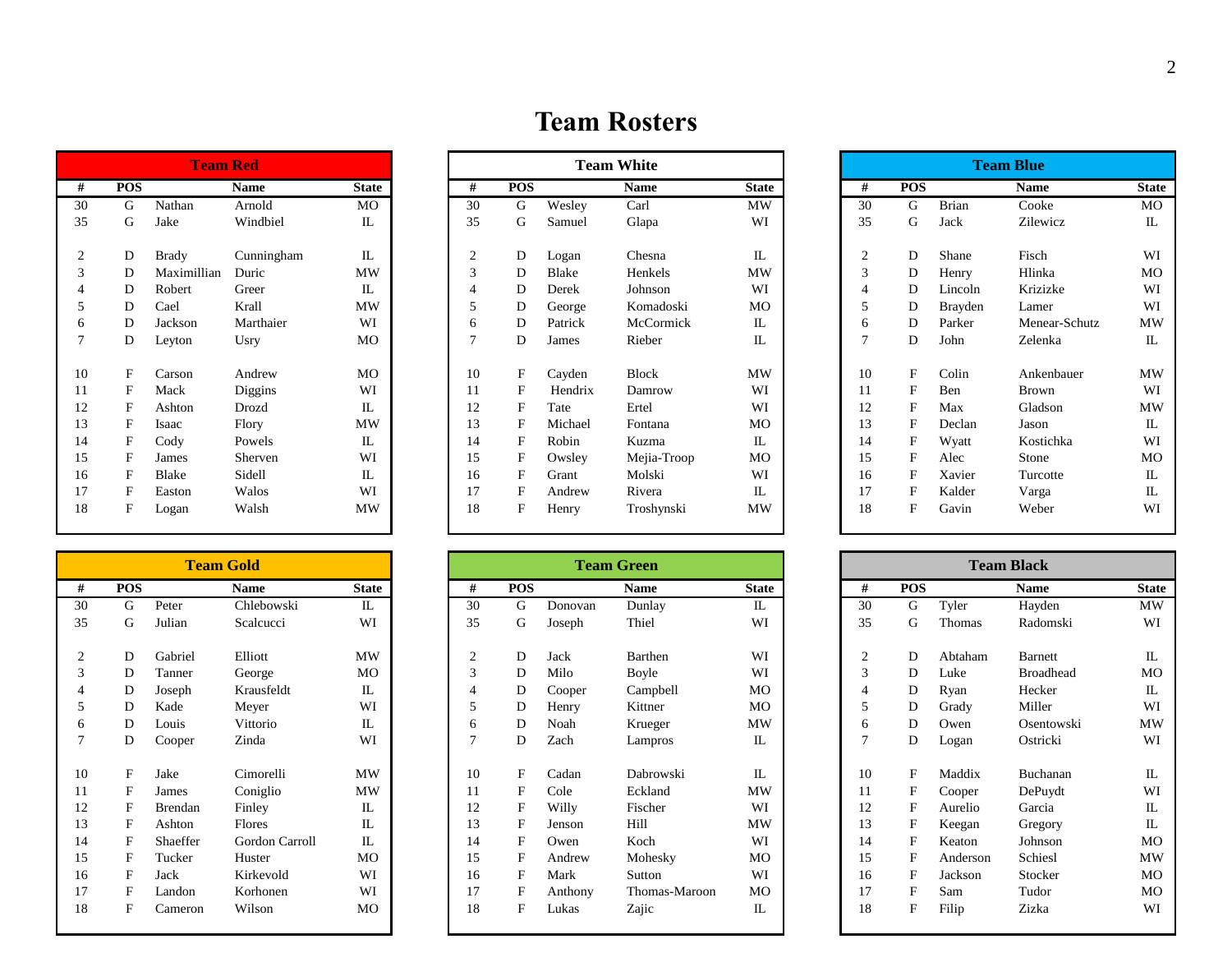# **Check-in/Check-out Procedures**

#### **Player Check-in – Sunday, June 12th**

<span id="page-4-0"></span>**2:00-4:00 pm**: Players will check in with their hockey equipment at the Ames/ISU Ice Arena. Players will then travel with their parent/guardian and check in at the Geoffroy Residence Hall desk, where they will be given their rooming assignment, room key, building access card, and meal band.

**4:00-5:00 pm**: Optional parent orientation meeting at Geoffroy Residence Hall.



#### **Player Check-out – Friday, June 17th**

**10:30-1:30 pm**: On Friday morning, players will either bring all of their dorm supplies on the bus to the arena, or parents/guardians may coordinate with players to pick up dorm supplies anytime after breakfast and before the scheduled bus departure time. In both instances, players must ride the bus from the dorms to the arena. After their final game, players may depart from camp with their parents/guardians. Players' team standings will determine the final game time.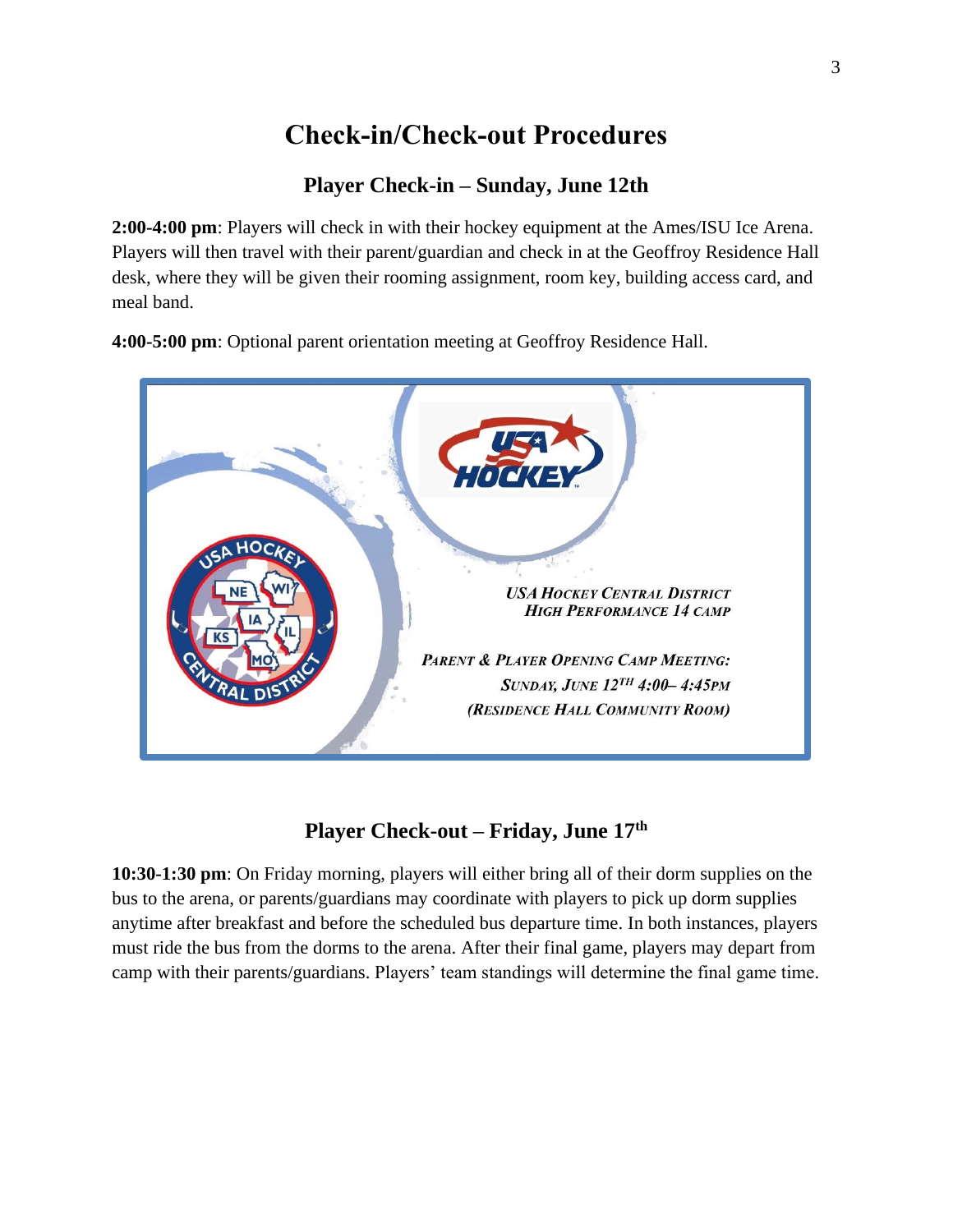### **What to Bring**

Below is a list of items we feel you will need while at camp.

#### <span id="page-5-0"></span>**Hockey/ Arena Equipment**

- Skates
- 2 Hockey Sticks
- Shin Guards
- Hockey Socks
- Garter belt
- Cup
- Hockey Pants
- Shoulder Pads
- Elbow Pads
- Helmet
- Mask
- Mouthguard
- Gloves
- Tape
- Street Hockey Stick or extra stick
- Athletic Shorts & Shirts
- Athletic Shoes

• Shower Sandals

#### **Dorm Supplies**

- Blanket/Sleeping Bag
- Sheets
- $\bullet$  Pillow(s)
- $\bullet$  Towel(s)
- Alarm Clock
- Drinks
- Snacks (No sunflower seeds in arena or dorms)
- Soap
- Shampoo
- Toothpaste
- Toothbrush
- Sunblock
- Extra Underwear and Socks
	- -- Wi-Fi is available

You may bring other items that you feel will make your stay in the dorms more comfortable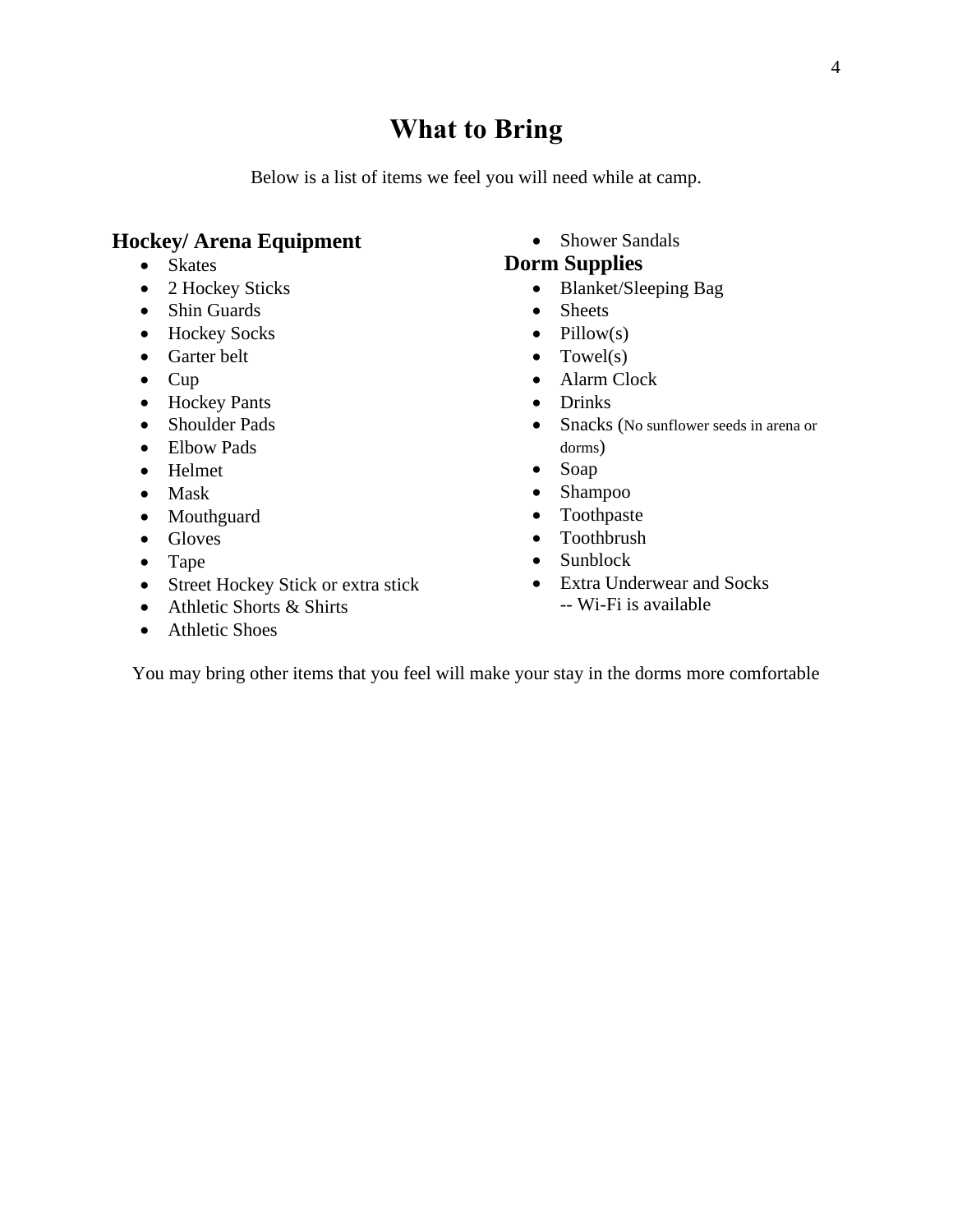# **Driving Directions**

<span id="page-6-0"></span>Ames is located at the intersection of I-35 and US-30 in central Iowa, approximately 30 miles north of Des Moines.

#### **From Des Moines, IA to Ames/ISU Ice Arena:**

Take I-35 N/Minneapolis to US-30 west. Take exit 111B to merge onto U.S. 30 W toward Ames/ I-35 BUS W/Iowa State University. Take exit 146 toward Iowa State University. Merge on to University Blvd. Turn left onto Mortensen Pkwy. Continue onto Mortensen Rd. Turn left onto Gateway Hills Park Dr. Ames/ ISU Arena is on the right.

#### **From the North to Ames/ISU Ice Arena:**

Take I-35 S towards Des Moines. Take exit 111B to merge onto U.S. 30 W toward Ames/I-35 BUS W/Iowa State University. Take exit 146 toward Iowa State University. Merge on to University Blvd. Turn left onto Mortensen Pkwy. Continue onto Mortensen Rd. Turn left onto Gateway Hills Park Dr. Ames/ ISU Arena is on the right.

**Ames/ISU Ice Arena Geoffroy Residence Hall** 1507 Gateway Hills Park Drive Iowa State University Ames, Iowa 50010 2152 Lincoln Way

Ames, Iowa 50013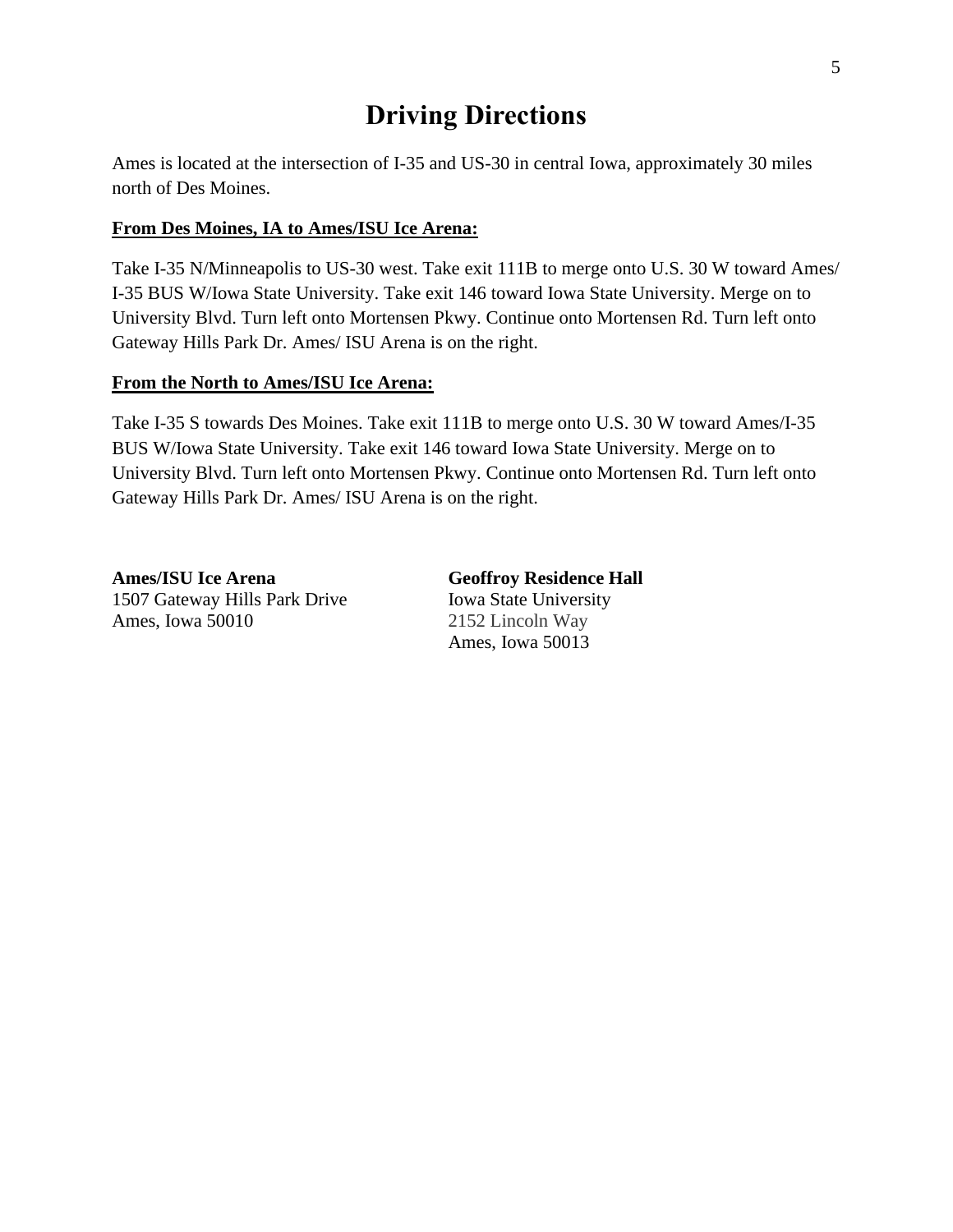## **Directions/Map for Rink to Residence Hall**

- <span id="page-7-0"></span>• Head north on Gateway Hills Park Dr toward Mortensen Rd
- Turn right onto Mortensen Rd.
- Turn left onto Ash Ave.
- Turn right onto Gable Ln.
- Geoffroy Hall on left

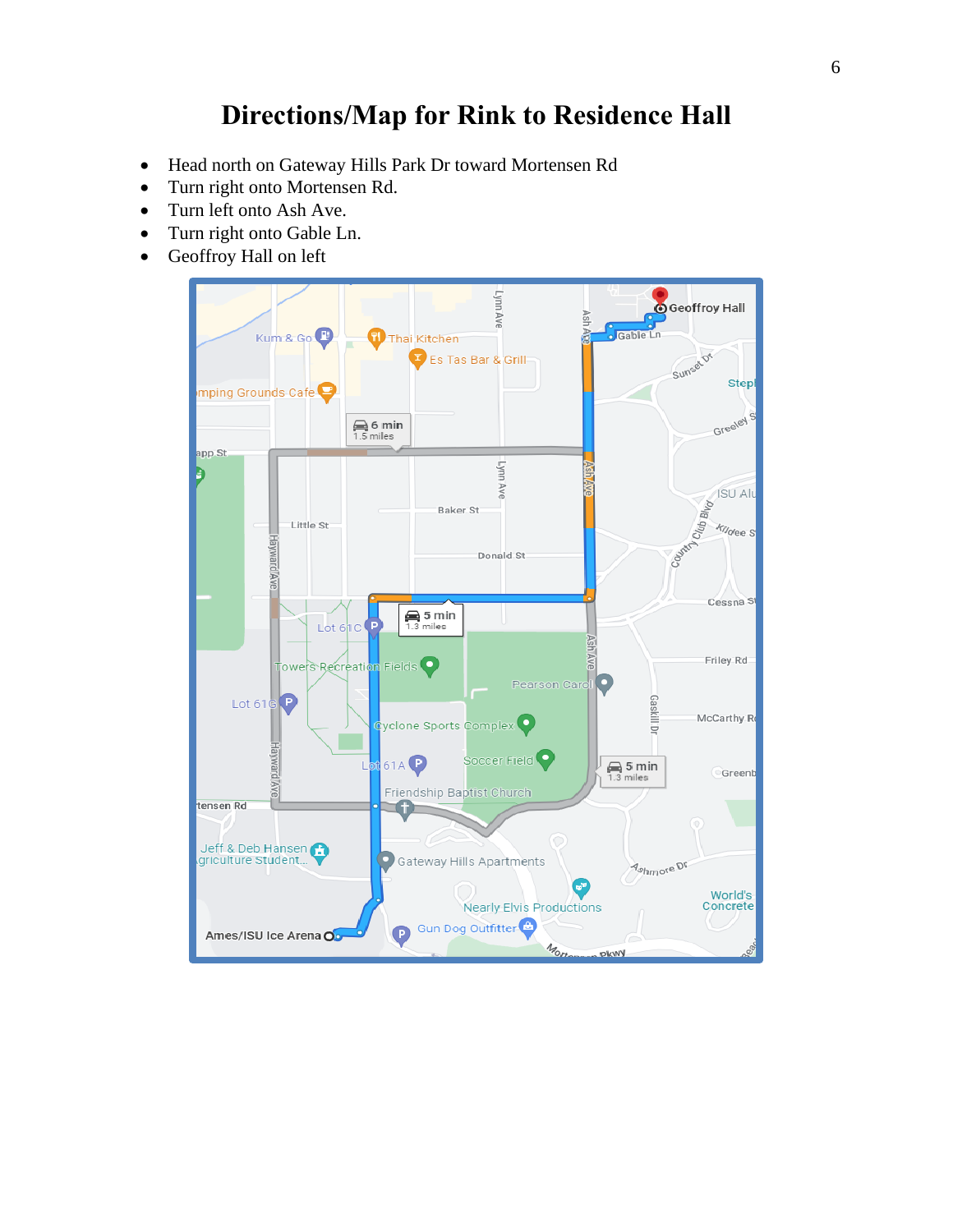## **Participant Rules and Regulations**

- <span id="page-8-0"></span>1. Participants are required to attend all camp sessions and activities.
- 2. Appropriate clothing and shoes must be worn for all activities.
- 3. Consideration must be shown to all camp staff, dining hall personnel, other staff, and visitors.
- 4. Participants are not allowed to switch rooms.
- 5. Everyone must be in their rooms and quiet at a time to be determined by the hockey director. There are no exceptions. The hockey director will also determine wake-up times.
- 6. Camp staff will be in the residence halls for rounds and bed checks each evening. If assistance is needed, please direct questions to any staff member.
- 7. If leaving the residence hall or the activity site, except for meals or regularly scheduled camp sessions, participants must check out with the hockey director, assistant director, or head team leader and must be accompanied by a parent, counselor, coach, or another staff member.
- 8. Participants will be charged \$150 for lost room/suite key, \$10 for each keycard, and \$3 for each keyholder. All charges must be paid in full before the participant is allowed to leave the camp.
- 9. Participants will be charged accordingly for any damages to rooms. All charges must be paid in full before the participant is allowed to leave the camp.
- 10. Vandalism occurring in the residence halls or any other activity site may result in the dismissal from camp with no refund in fees paid. Participants will also be charged accordingly for any damages, and these must be paid in full before the participant is allowed to leave the camp.
- 11. Fire exits may only be used in emergencies. Remember that all permanent fixtures (exit signs, vending machines, fire alarms, extinguishers, etc.) should be left alone. Persons tampering with any fixtures may be dismissed from the camp and/or no refund in fees paid.
- 12. Camp participants are not allowed to ride in or operate any unapproved camp motor vehicles while in attendance.
- 13. Alcohol, drugs, tobacco, fireworks, or other illicit items will not be tolerated. Violations will result in the dismissal from camp with no refund of fees paid.
- 14. Derogatory, offensive, and/or inappropriate language will not be tolerated and will result in the dismissal from camp with no refund of fees paid.
- 15. Verbal and/or physical harassment and discrimination will not be tolerated and will result in the dismissal from camp with no refund of fees paid.